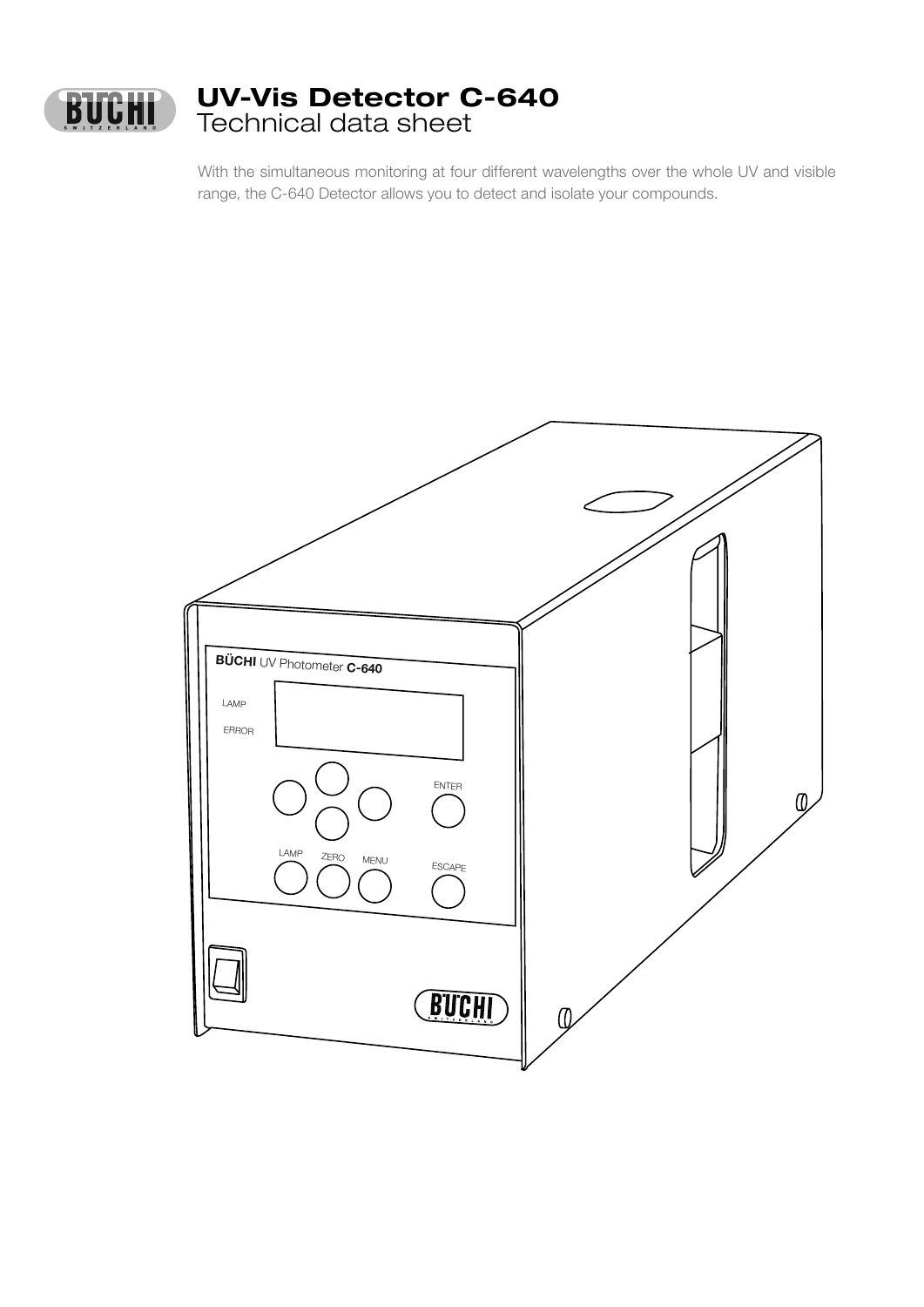# Scope of delivery

| Components                                                              | QT)            |
|-------------------------------------------------------------------------|----------------|
| Preparative flow cell for C-640                                         |                |
| Fitting and ferrule 1/8"                                                | $\overline{2}$ |
| Fitting and ferrule 1/16"                                               | $\overline{2}$ |
| FEP tube inner diameter 1/16", outer diameter 1/8", 5 m                 |                |
| FEP tube inner diameter 1/32", outer diameter 1/16", 5 m                |                |
| Test cell for preparative cell                                          |                |
| CD containing Operating Instructions (en / de / fr / it / es / cn / ja) |                |
| Power cable                                                             |                |
| RS232 cable                                                             |                |
| Cinch cable                                                             | $\overline{2}$ |

## Order code



## Technical data

| Dimensions ( $W \times H \times D$ )  | $135 \times 185 \times 418$ mm                |
|---------------------------------------|-----------------------------------------------|
| Weight                                | 6 kg                                          |
| Connection voltage                    | $100 - 240$ V $\pm$ 10 %                      |
| Frequency                             | 50/60 Hz                                      |
| Power consumption                     | max. 90 W                                     |
| Fuse                                  | 2.5 A / 250 V                                 |
| Wavelength range                      | 200 - 840 nm (256 elements on CCD)            |
| Typical spectral half width           | $10 \text{ nm}$                               |
| Accuracy of adjustment                | $±1$ nm                                       |
| Reproducibility                       | $\pm$ 0.5 nm                                  |
| Noise level at test cell              | $\pm$ 5 $\times$ 10-5 AU at 254 nm, TC 0.75 s |
| Drift at test cell (254 nm after 1 h) | $1 \times 10-3$ AU/h                          |
| Time constant (T90)                   | $0.5$ s; $0.75$ s; $1$ s or $2$ s             |
| Light source                          | Deuterium discharge lamp / halogen lamp       |
| Maximum flow rate                     | 500 mL/min                                    |